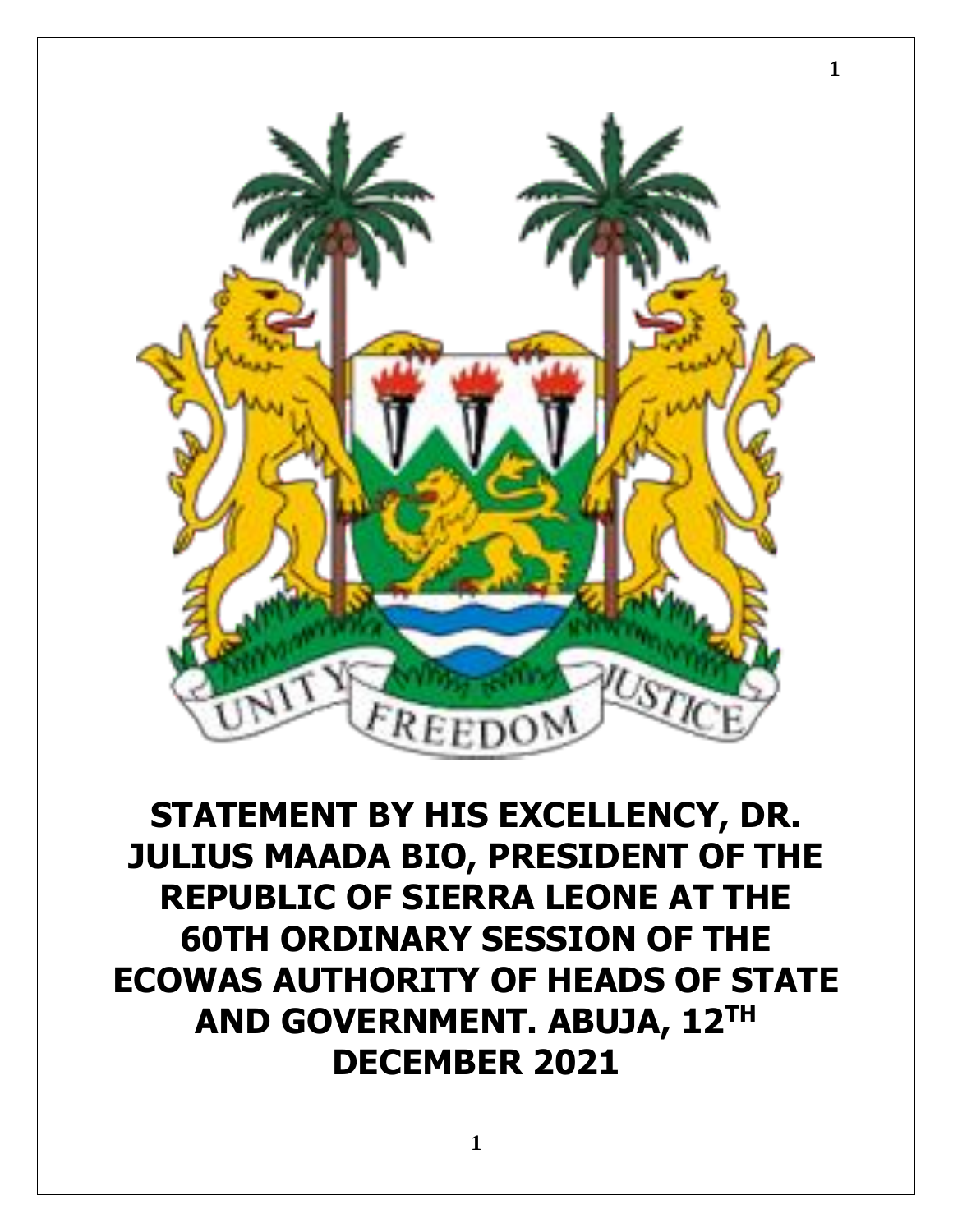Your Excellency Nana Addo Dankwa AKUFO-ADDO, President of the Republic of Ghana, and the Chair of the Authority of Heads of State and Government of ECOWAS;

Your Excellencies, Colleague Heads of State and Government of ECOWAS Your Excellency, Jean-Claude Kassi Brou, President of the ECOWAS Commission,

Representative of the AU, UN and other International Organisations; Distinguished Ladies & Gentlemen,

1. Let me first convey warm greetings from the Government and People of the Republic of Sierra Leone. I also wish to express our sincere gratitude to His Excellency, President Muhammadu Buhari, and the Government and People of the Federal Republic of Nigeria for hosting this 60th Ordinary Session of the ECOWAS Authority of the Heads of State and Government. We commend Your Excellency for the excellent hospitality accorded our delegation since our arrival in Abuja and the outstanding facilities.

2. Let me commend the Leadership of His Excellency, Nana Addo Dankwa AKUFO-ADDO, President of the Republic of Ghana and the Chair of the Authority, for the quality leadership and commitment he has ably and ceaselessly demonstrated.

3. Let me also congratulate and thank the President, Vice President, and Management of the ECOWAS Commission for their peerless service to ECOWAS Member States especially in the area of the institutional reform process.

4. Sierra Leone also congratulates the ECOWAS Commission for the adoption of Vision 2050 - a landmark policy document that would transform the region over the next 30 years. We call on ECOWAS to fully implement a communication strategy to ensure that the Vision is understood and 'owned by people of the ECOWAS community. We further call for a robust resourcemobilisation strategy so that vital programmes are funded. The Commission must also introduce a monitoring and evaluation dashboard to measure the impact of the Vision on the ECOWAS people.

Excellencies, Distinguished Ladies and Gentlemen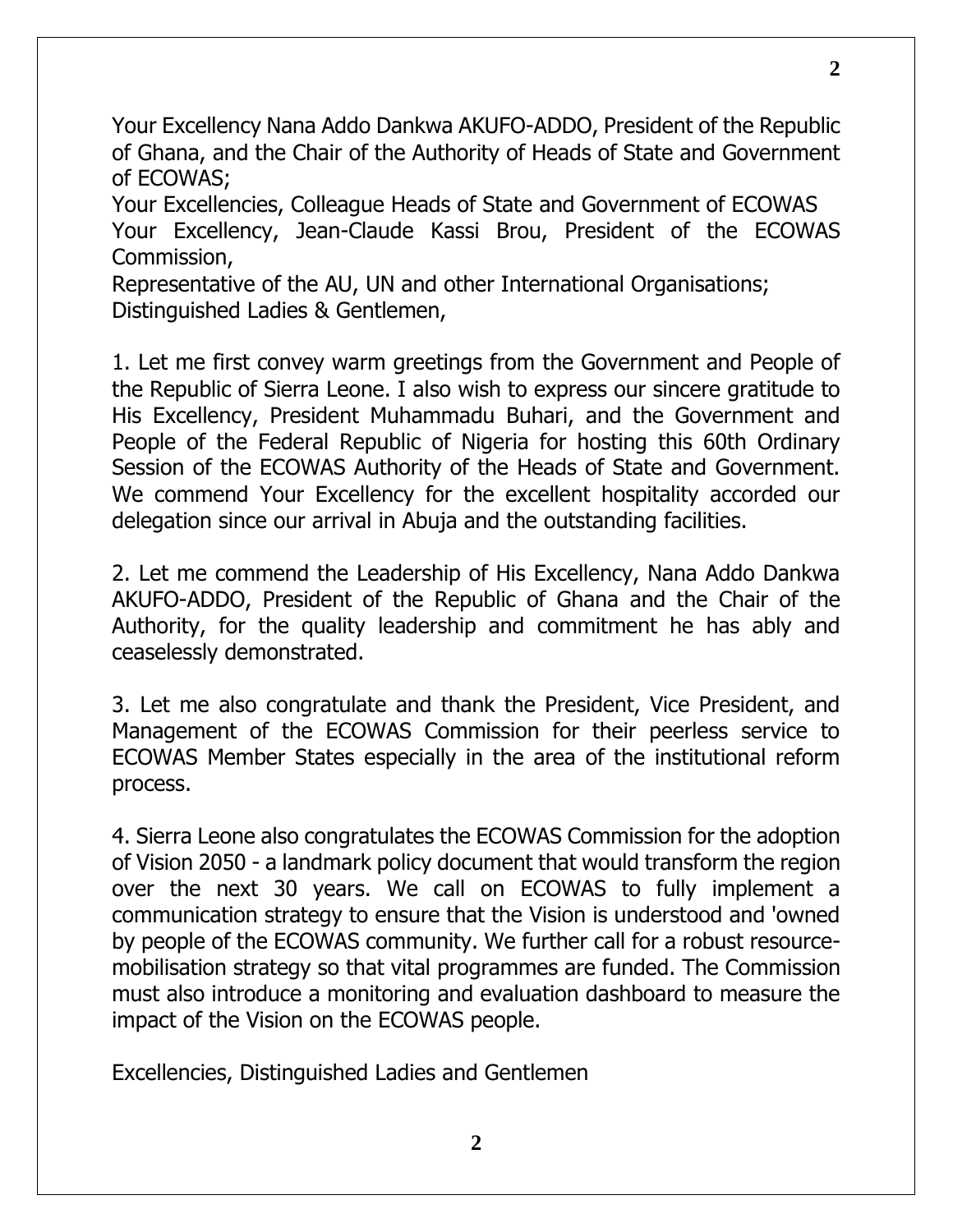5. Sierra Leone firmly endorses ECOWAS' mediation efforts for both a return to constitutional order and democratic transition roadmaps for both Guinea and Mali. We remain firmly committed to and endorse the efforts of the ECOWAS Commission and the Authority of Heads of State to ensure stability and peace in the ECOWAS region.

6. Sierra Leone's bilateral engagement with the CRND leadership in the sister Republic of Guinea focuses on supporting a return to constitutional order and security cooperation between our two nations that share a long border.

7. From the Mano River Union (MRU) Diplomatic, Peace, Security & Democracy Conference convened in Monrovia by my brother and colleague, H.E. President George Manneh Weah, the MRU Communique also complements, supports, re-affirms, and endorses the ECOWAS mediation process and transition agenda for the restoration of constitutional order in Guinea.

8. A high-level MRU delegation has since engaged the CNRD military leadership on the imperative for sub-regional security cooperation and joint border patrols. I, therefore, urge colleague Heads of State to mandate the MRU to play a complementary support role to the ECOWAS process in Guinea.

9. Excellencies, we recall consensus by the Authority of Heads of State for the Commission to commence a review of the revised supplementary Protocol on Democracy and Good Governance as it relates to the contentious issue of third term mandates and arbitrary changes to electoral laws. I urge the Commission to commence a time-bound review of the supplementary protocol in order to restore public trust and confidence in ECOWAS' commitment to supporting stable, timely, and legitimate democratic transitions.

10. In that regard, Excellencies, let me commend ECOWAS' efforts in supporting Cape Verde and The Gambia to conduct free, fair, transparent, and credible elections.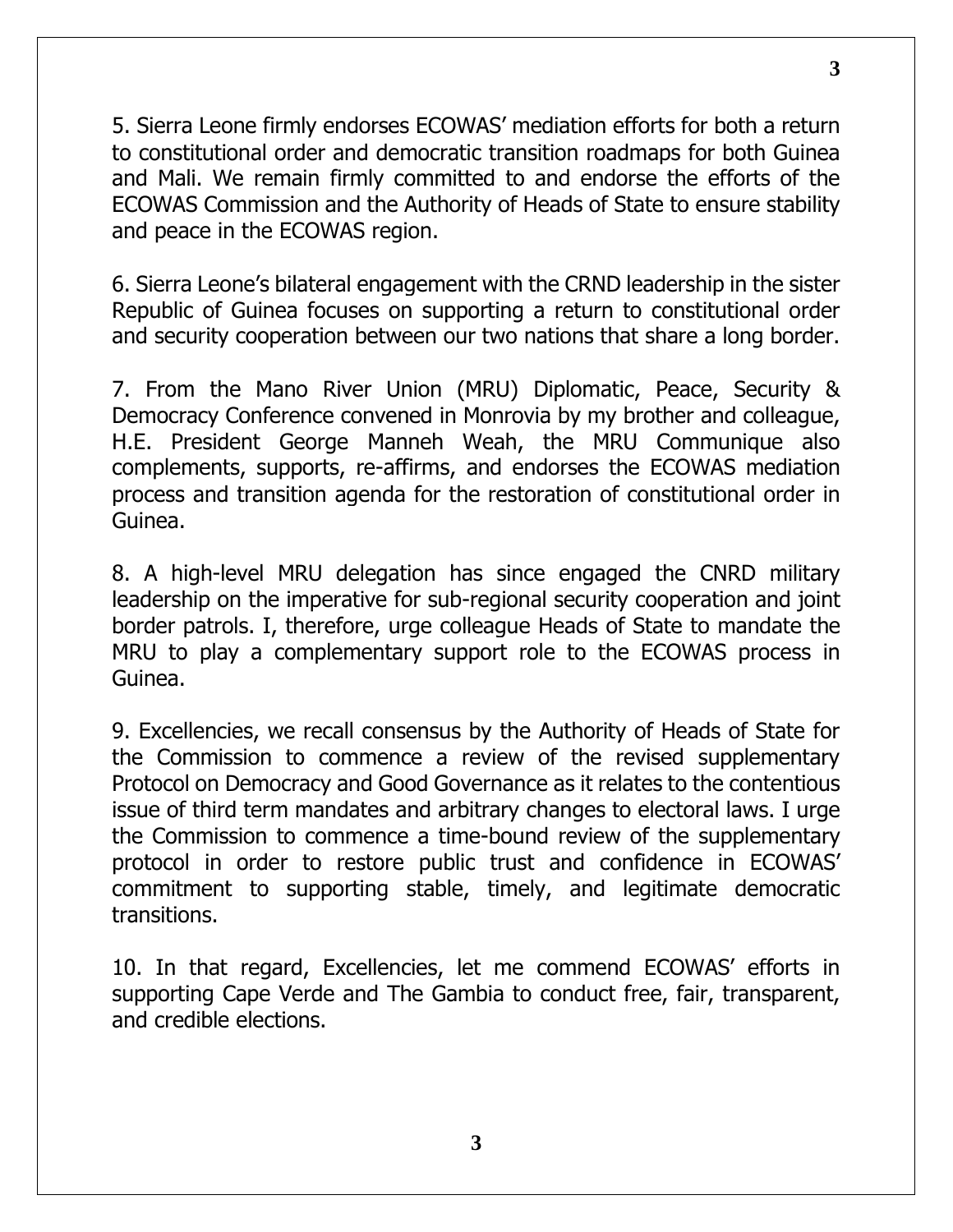11. Let me also add that our Governments must be seen to promote the allimportant voices of women in supporting peace and security in our community.

## Counterterrorism

12. On the issue of terrorism, Sierra Leone will continue to work in close collaboration with ECOWAS to fight and prevent terrorist activities in the region. The established Counter-Terrorism Centre in Sierra Leone is currently working with the United Nations Office on Counter-Terrorism. Our response must be nimble and adequate. Sierra Leone, therefore, urges that the region bolster its cybersecurity capacity and cooperation in order to interdict the networks and activities of terrorists.

13. We must also strengthen National Early Warning Systems and introduce a more effective coordination mechanism among member states.

Covid-19 and Building Healthcare Resilience

14. As our nations contend with the new OMICRON variant, my Government will continue to partner with Members states to galvanize our efforts to prevent and curtail Covid 19.

15. May I congratulate His Excellency, President Buhari, for his work as the Covid 19 champion. Let me also recognise Professor Stanley Okolo, Director General of WAHO, for his exceptional work in helping Member States to deal with the pandemic.

16. As we face unprecedented mutations of the virus, our joint efforts to prevent and curtail the spread of COVID-19 are critical. We urge enhanced access to vaccines and also support for the development of capacity for manufacturing COVID-19 vaccines in Africa.

17. But additionally, we must also build resilience across our healthcare systems through capacity building for health care staff to deliver essential health services to our populations – both rural and urban.

18. We have an opportunity, Excellencies, to reform or re-engineer health systems by not only enhancing workforce capacity and capability,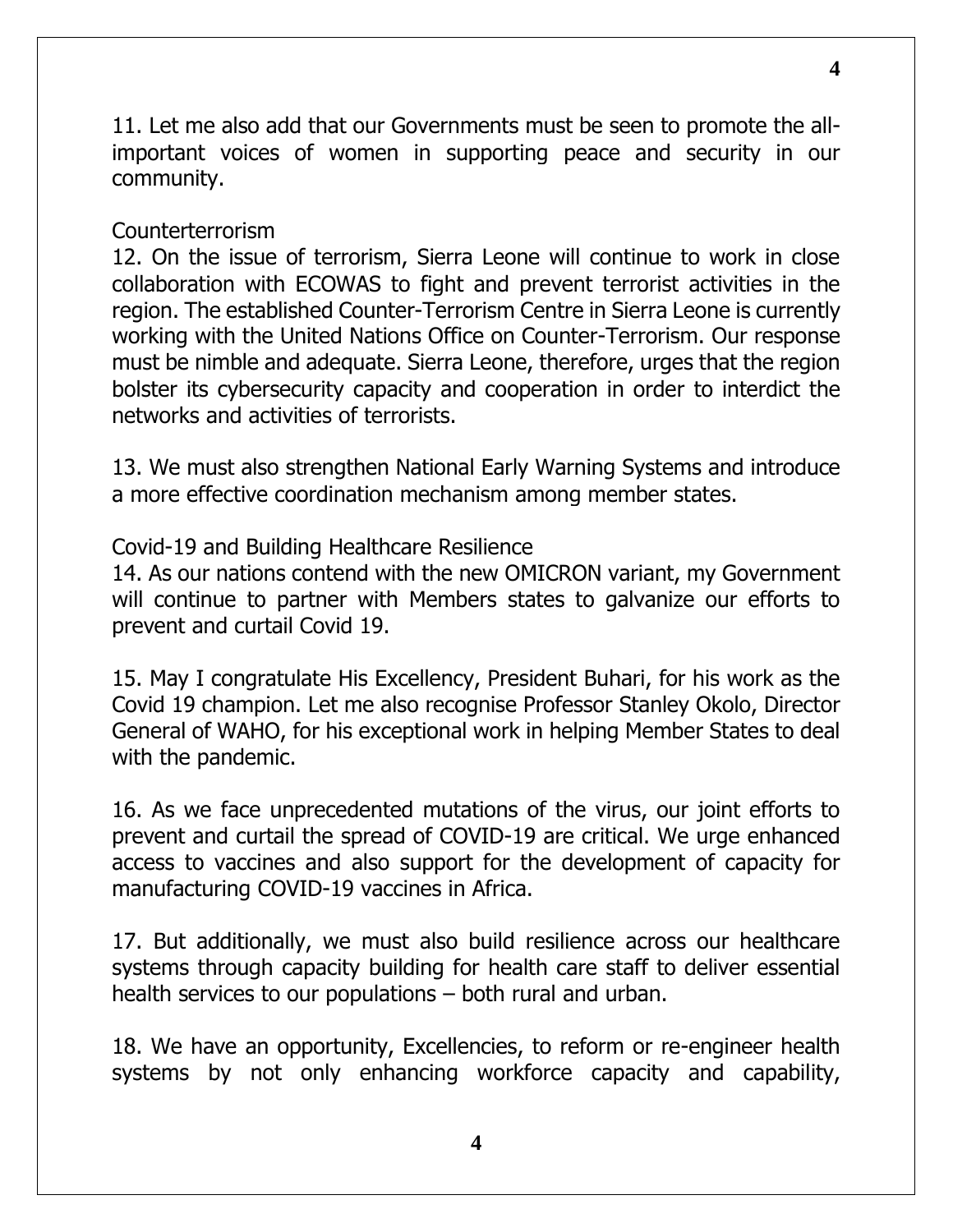implementing digital healthcare systems, but also by identifying alternative models of healthcare.

19. We also support sub-regional manufacturing capacity for PPEs and essential medical commodities and for equipping ICUs adequately.

20. Our respective countries have supported vulnerable populations through the COVID-19 pandemic period. But our recovery from the pandemic will be better and stronger if we continue investing in human capital development. We should focus on inclusive development, effective delivery, and innovative approaches. Investing in people will spur inclusive, long-term, and sustainable economic growth.

21. Equal access to quality education must be complemented with the promotion of gender empowerment and equality laws and policies that support greater involvement in decision-making and national development.

22. Women must be fully involved in using innovation and technology to drive excellence in health care, education, agriculture, and energy, among other fields. We can accelerate socio-economic development by placing ICT at the centre of our development strategies.

## Climate, Energy, and Agriculture

23. Sierra Leone, like other ECOWAS member states, is most vulnerable to the negative impact of climate change. Our response to this existential threat is critical. I, therefore, appeal to Member States to collaborate on climate mitigation and adaptation, and work jointly towards accessing climate finance.

24. There is also a need for resilient infrastructure for dams, bridges, roads, and railways that withstand the effects of climate change.

25. We have an opportunity to introduce more green energy sources such as solar and biogas and to transmit those to the populations in rural communities.